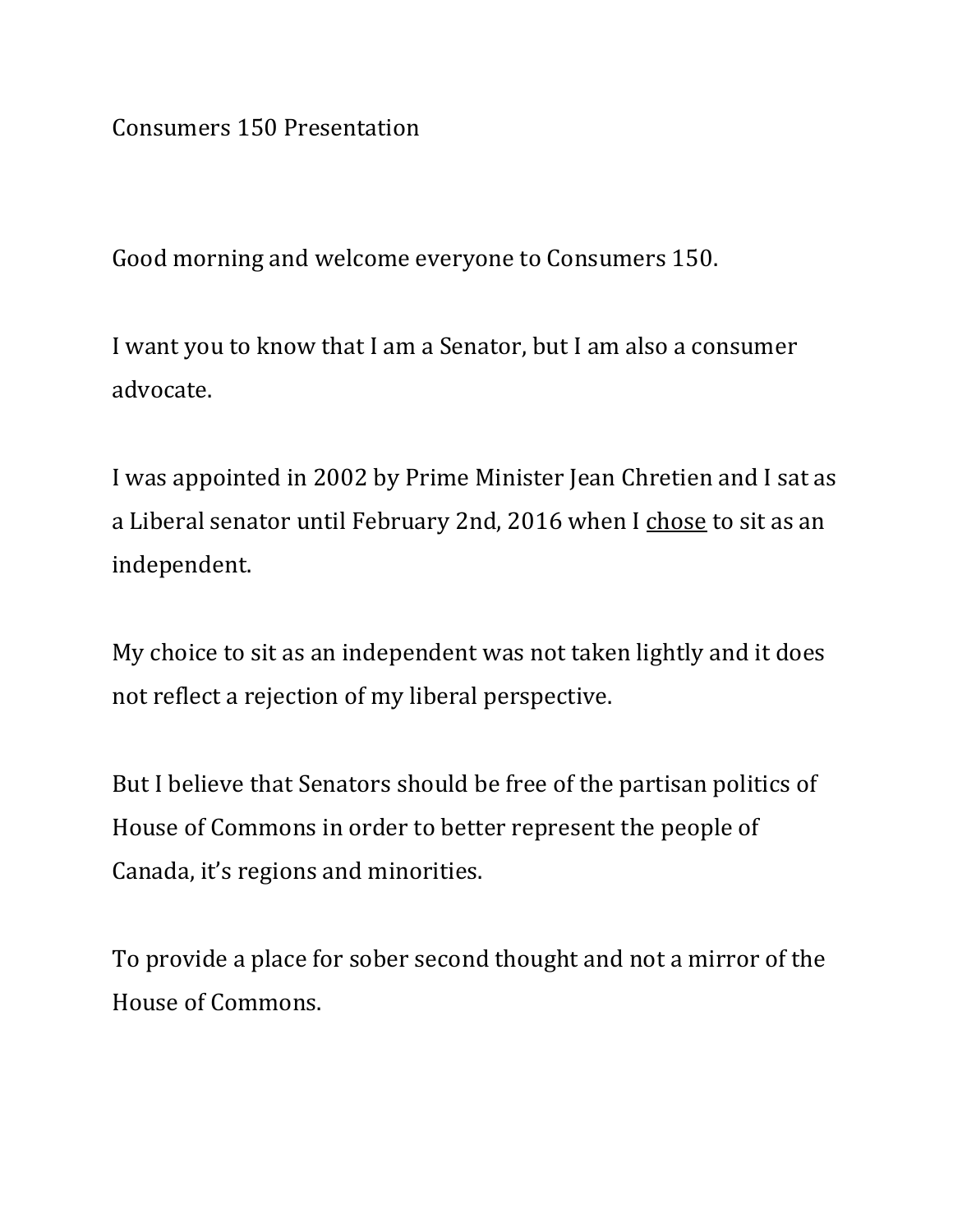And part of that is my belief that the fight for consumer rights is above party and politics.

I have spent a large part of my time in the Senate fighting for what I believe is right for Canadians, what is fair in a just society.

For example, I have introduced legislation to lower interest rates and credit card fees.

I have pushed for more accountability of the financial sector through a number of motions. Most recently calling for a Review the operations of the Financial Consumer Agency of Canada, the Ombudsman for Banking Services and Investment, and ADR Chambers Banking Ombuds Office .

I currently sit in the standing senate committee on banking trade and commerce and have sat on the National Finance committee

I and many other Senators are fighting for consumer rights in the Senate and I want you to know that we are here and we are listening to you and to Canadians.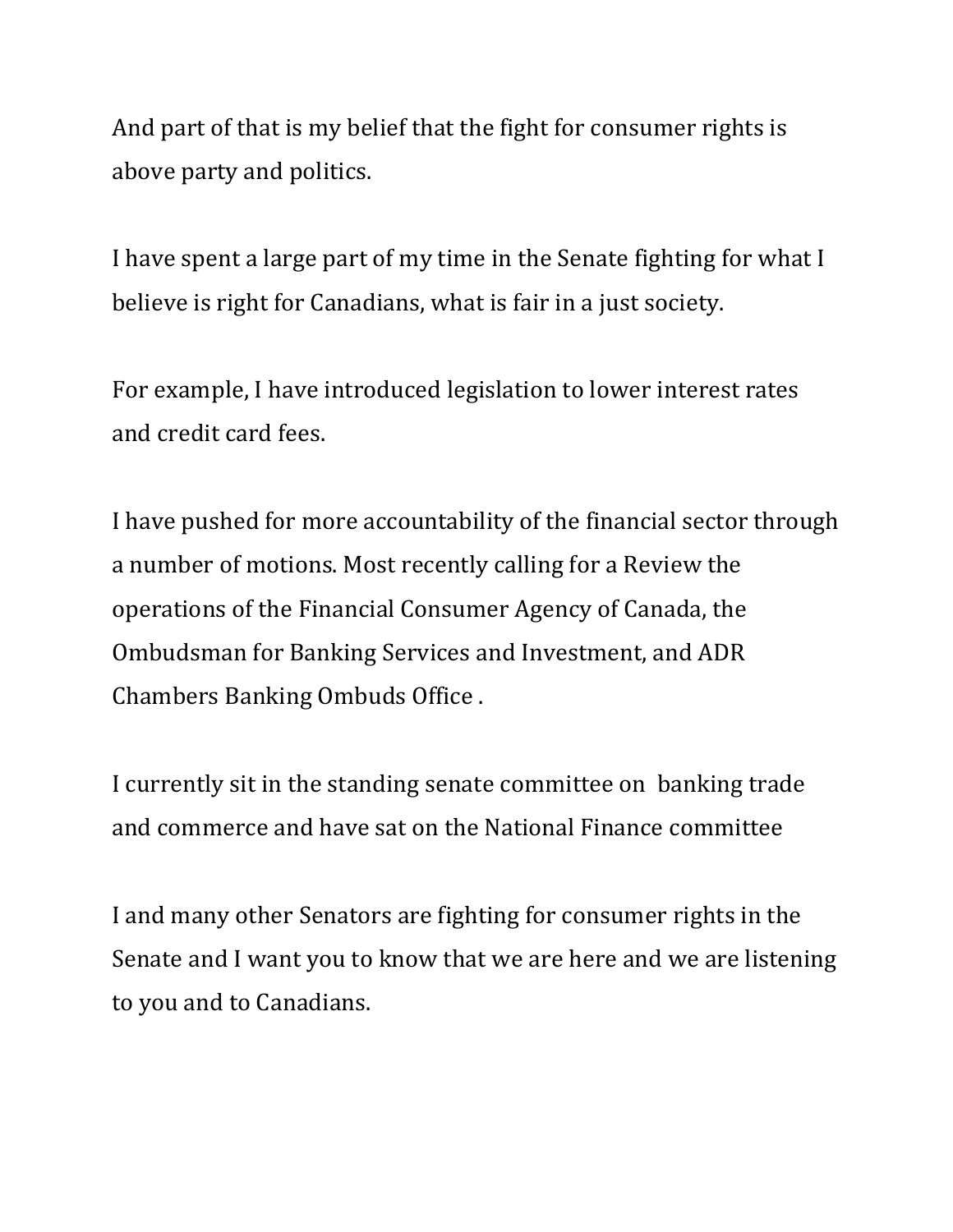I don't want to toot my own horn for too much of this speech, this isn't about me or the Senate, it's about you and the great work you do on behalf of Canadians and how we, together, can advance consumer rights.

I think that in all the politics around Ottawa, consumer protection is often overlooked. It may be because our constitution provides many instances of separate provincial and federal responsibilities in these areas, as well as some joint responsibilities. There is not always clarity in where the responsibility lies on any particular issue.

Just as transportation infrastructure linking one province to another takes a provincial issue into the federal jurisdiction, or other protections that require a national scope such as finance and airlines, I believe that many, if not all, of the issues under consumer protection go beyond provincial borders and require federal responses.

Politicians tend to focus on the business side of the economy and forget the other side of the coin.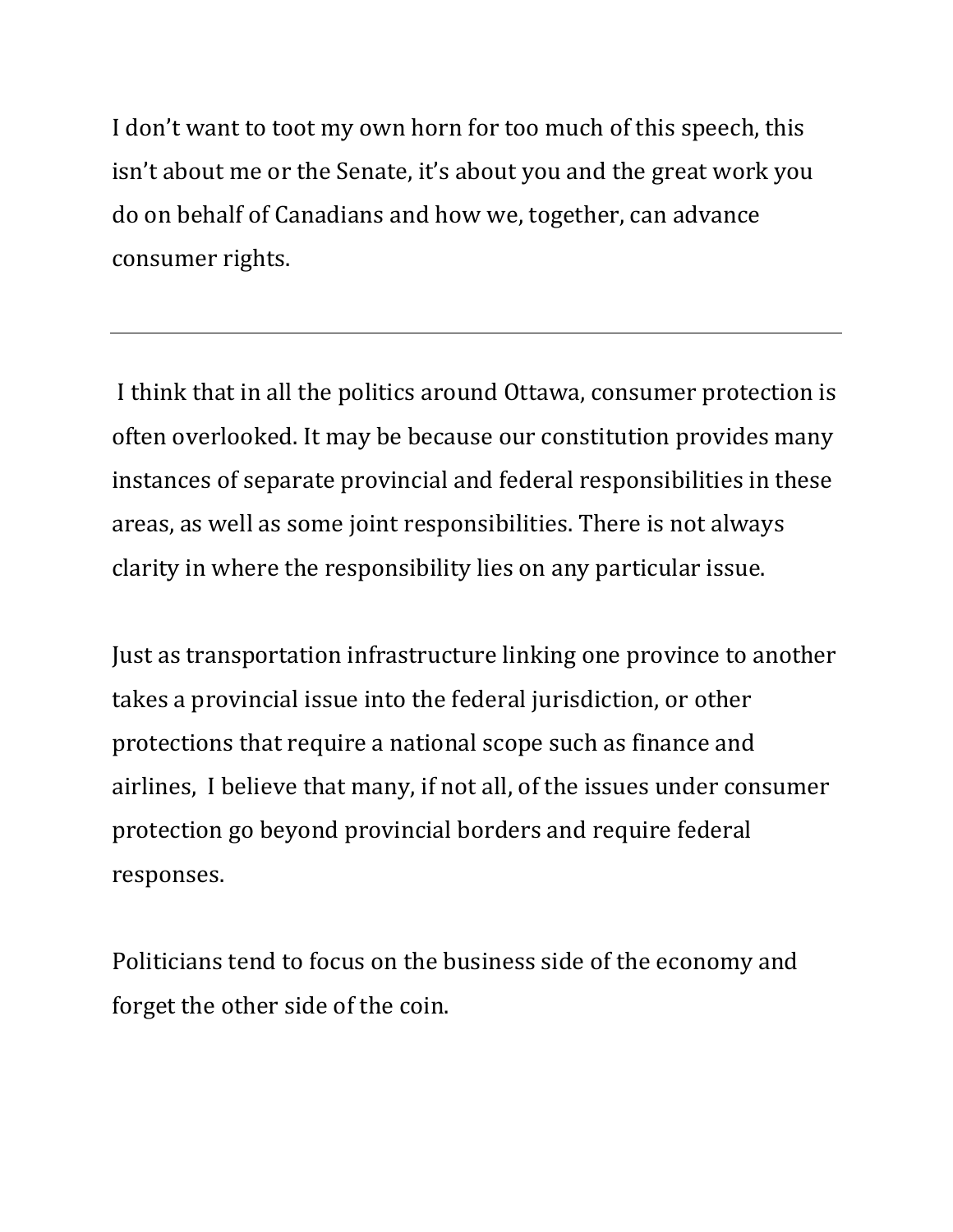A vibrant economy requires consumers, it requires confident consumers and it requires fairness.

It does not help the economy when consumers are ripped off and cheated.

When consumers feel that the system is fair, that they are getting what they pay for, that they are treated with dignity; they are going to be more confident in spending and that is good for the economy.

I think Ottawa forgets that sometimes.

I was once told during a discussion on credit card fees that the reason the fees were so high in Canada was that Canadians just don't want to make a fuss, maybe we are too passive as a society?

And I think there is some truth to that, but not the whole truth.

There are people who want to make a fuss, many of them are in the room right now.

Just because Ottawa doesn't always listen, it doesn't mean people aren't speaking.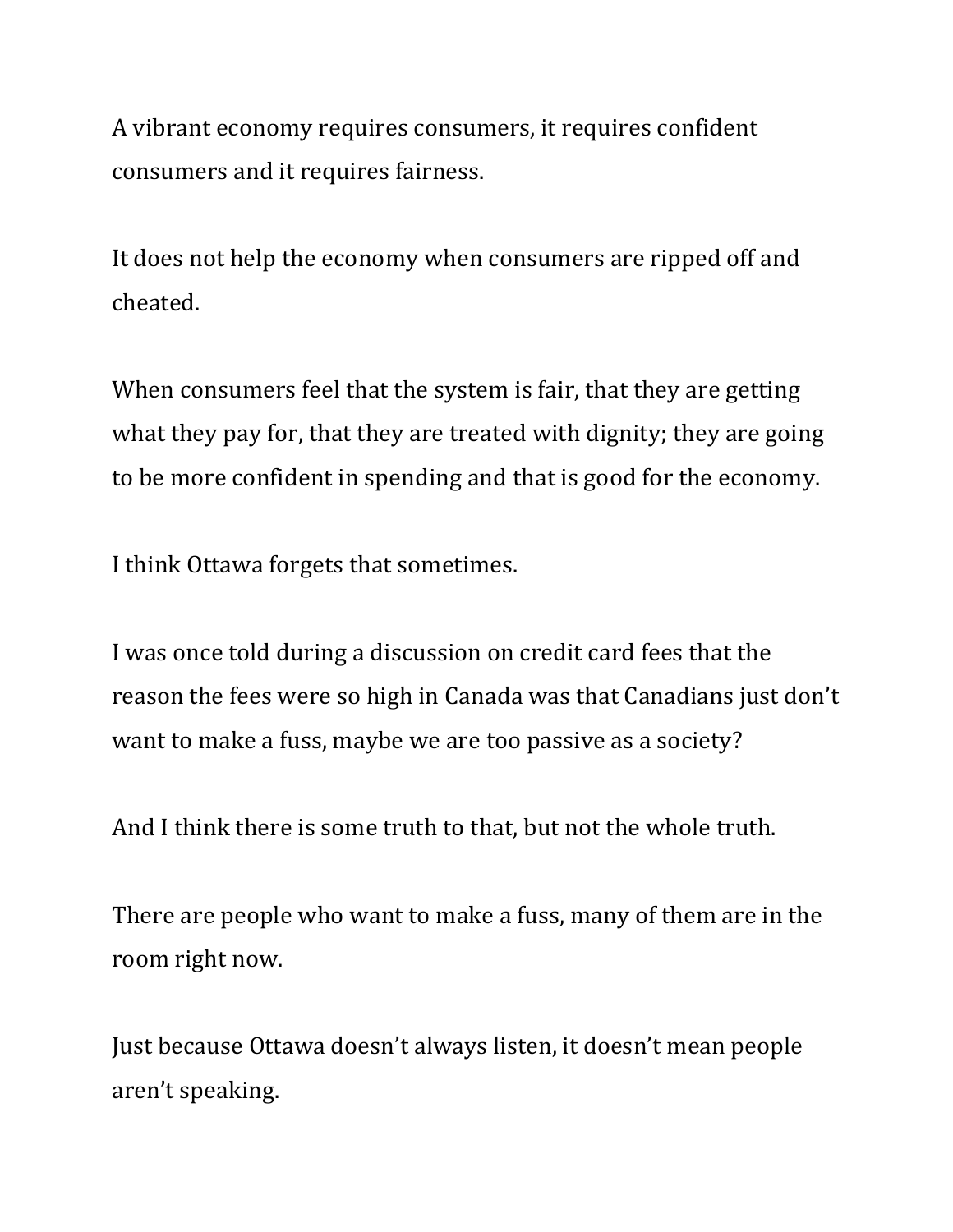There has been a decline in consumer advocacy since the 1980s in Canada, not because the issues are no longer important, not because there are not people to fight the fight. But largely, I believe, because funding for your work has been on a steady decline.

There needs to be more public funding for consumer advocacy.

And this is not just an issue of the amount, but it requires stability. The current system of donations and contribution funding through Office of Consumer Affairs is inadequate. It does not provide secured, stable funding.

Currently, there is roughly 1 million to 1.5 million annually doled out for specific projects, but no ongoing funding for consumer advocacy.

The office of Consumer Affairs is also part of Industry Canada and is often on the opposing side of the actions they are being asked to fund.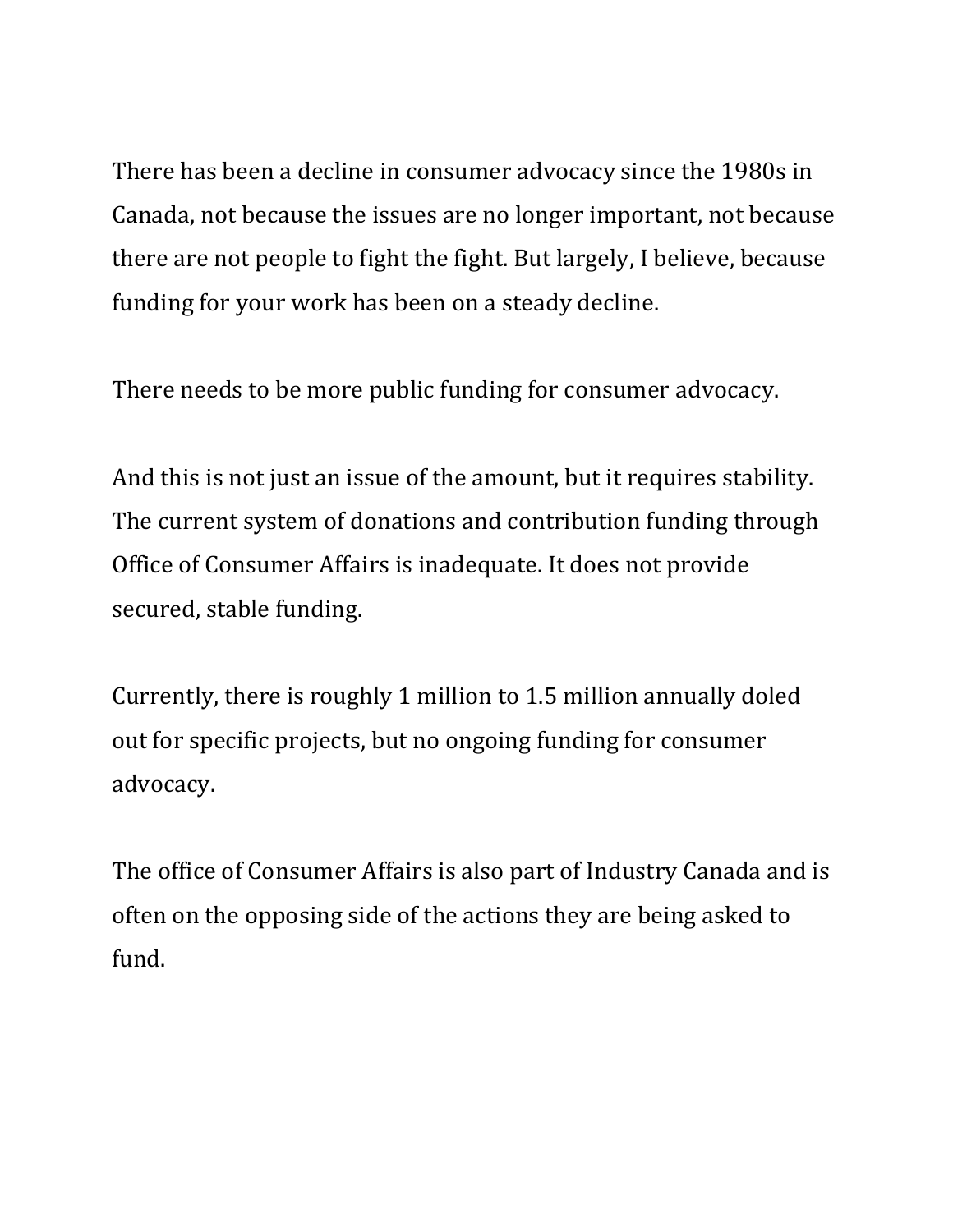This makes it hard for long term planning and 1.5 million is not a lot of money when you are countering the lobbying of billion dollar multinational businesses

The development of a strong structure for consumer protection requires consistency so that there are always people looking out for Canadians.

There is a discussion to be had on how we should fund consumer advocacy, and I am happy to hear from anyone who wants to talk to me about it and how to mobilize consumer groups in an effective action plan that will bring organization stability.

Direct funding can be difficult as it requires the government picking who they fund and the ideology of the government of the day can interfere. As I said before, the government will often be on the opposing side of the efforts they would be funding.

But there could be other ways to do it, I have encountered a number of proposals through my discussions with advocacy groups.

One suggestion it to perhaps create an arm's length government organization that is charged with distributing base funding on a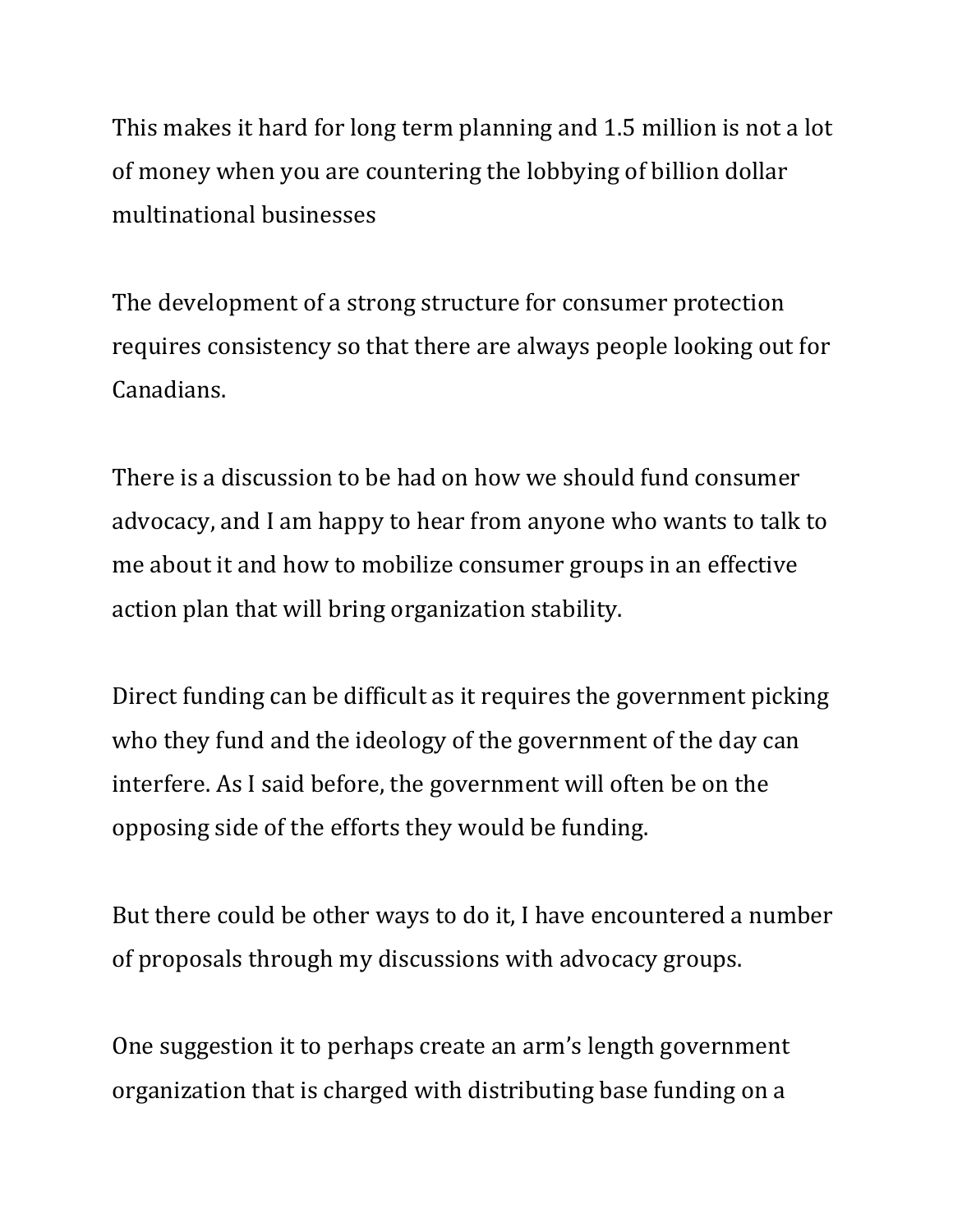long-term basis as well as special project funding. This would eliminate the partisan politics side of the equation.

The distribution could also be assigned to other outside groups that would be considered impartial and fair.

Another part of the equation is where the funding comes from.

It could be directly from general revenue.

Another option I have encountered is to create a pool from class action lawsuits. A mandated portion or the undistributed portions would be distributed amongst advocacy groups that have applied through a central process. The Canadian Bar Association has been suggested as a possible central agency for this.

A more controversial proposal may be a system where corporations fund advocacy, similar to the financial system, through fines from breaking consumer protections or fees.

I don't know what the right way to do it is, I am sure any system will have pros and cons, but it is a discussion that needs to happen and one I would be happy to engage in with you.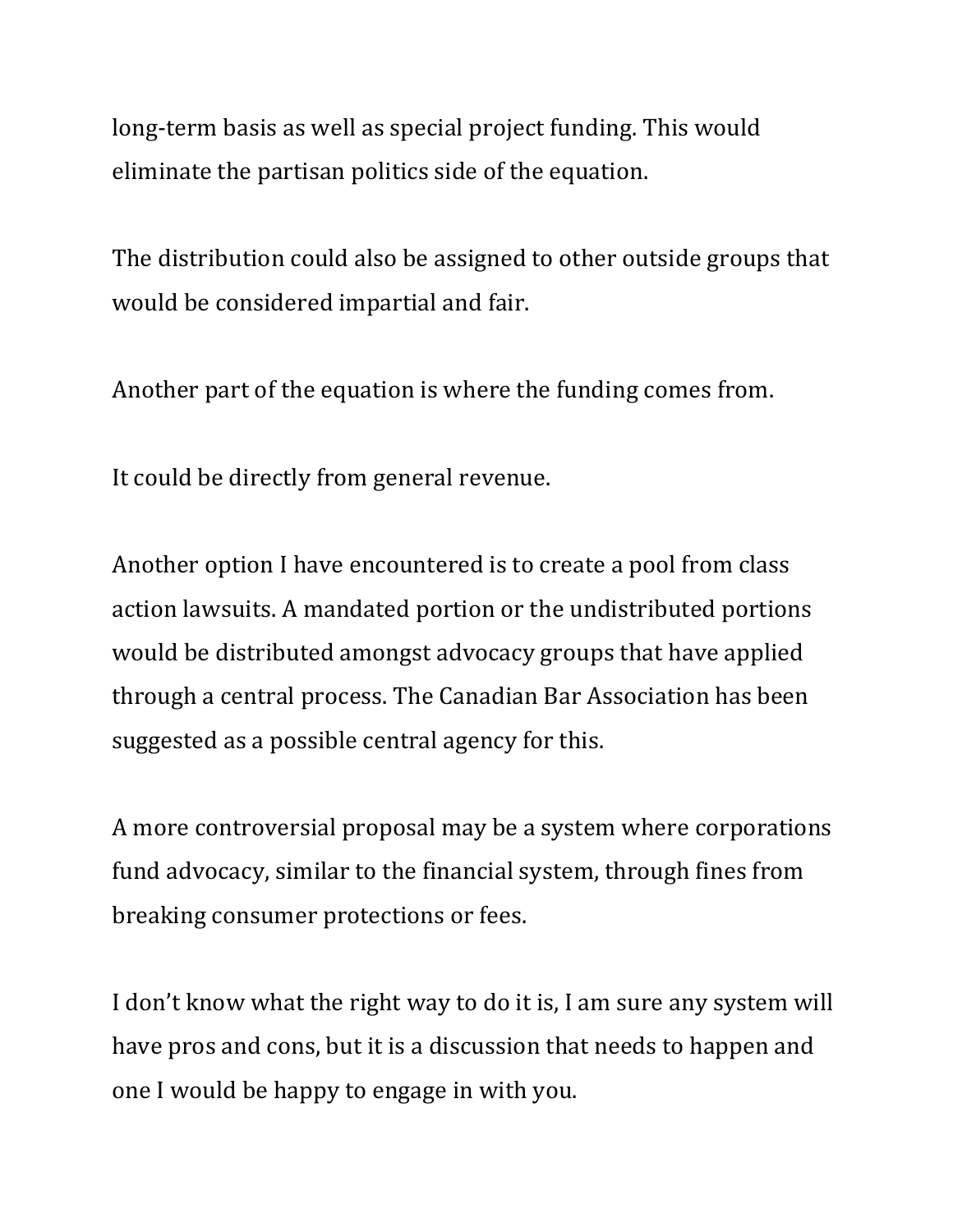This falls prebudget consultation period would be an excellent opportunity to bring forward proposal for funding. You should collectively develop a unified proposal that you can take to the Minster.

The funding problem is not for lack of consumer concern, we have seen repeatedly over the last few years that issues are simmering, but they don't get attention until the media decides to pick up on them.

CBC's go public has helped bring issues to publics attention, including banking and airline practices, but this is not a reliable system for consumer protection in Canada.

We need your expertise and your research, we need you working and ensuring that consumer rights are protected.

We can't always wait until things blow up before we fix them.

There are two sets of issues in consumer advocacy, I think.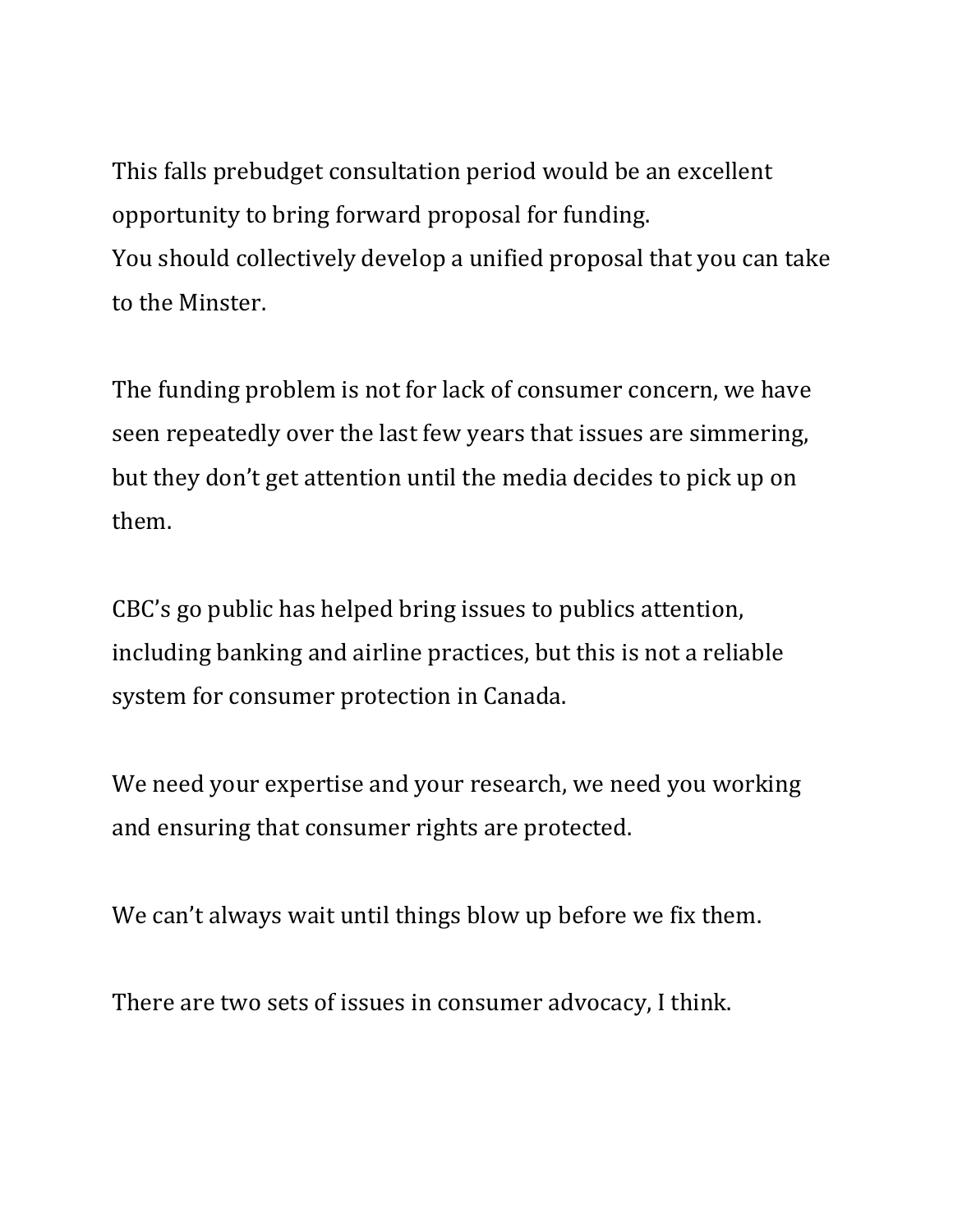There are the big issues that get media attention and the smaller ones that don't.

The big ones are important and drive the public image of consumer advocacy, but the smaller ones are where the work is even more imperative, where people don't even know they are on the losing end.

In the last few years there have been two very large and very public consumer issues.

The practices of both airlines and banks.

While these issues get the attention from the media there are many smaller issues that fall under the radar and this is where we need to have consumer advocates.

We need to have people who watch and review the government agenda's impact on Canadian consumers, who can talk to Senators, Members of Parliament and Committees. WE need the research that you do.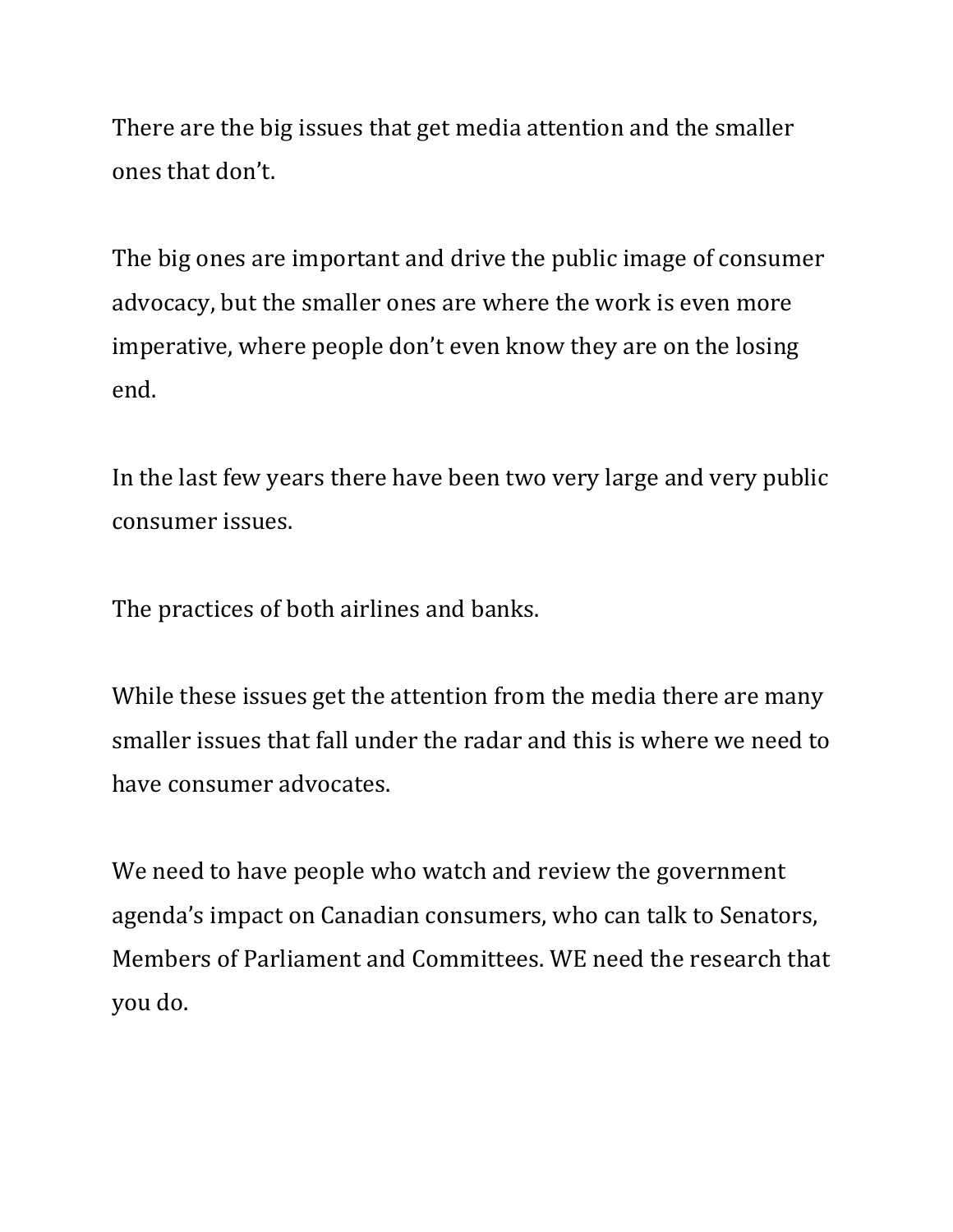I think that the recent blow up and reaction to the airline and banking issues shows that government can be shown the way on consumer issues and respond, if not always in the exact way you might want, but working on the issue.

Consumer advocacy DOES pressure the government to change policy.

IN the last couple of years, the complaints people have had about airlines, getting bumped off flights, treatment on the flight, etc. have become a big issue.

And I think this is a good example of the government responding, that the pressure works to change policy.

The current system of case by case complaint resolution and mediation was shown to be insufficient. Recent reports are that Transport Canada is fielding 20-40 complaints a week.

The Trudeau government has put forth Bill C-49 An Act To Amend The Canada Transportation Act to enable the creation of a passenger rights regime through Transport Canada.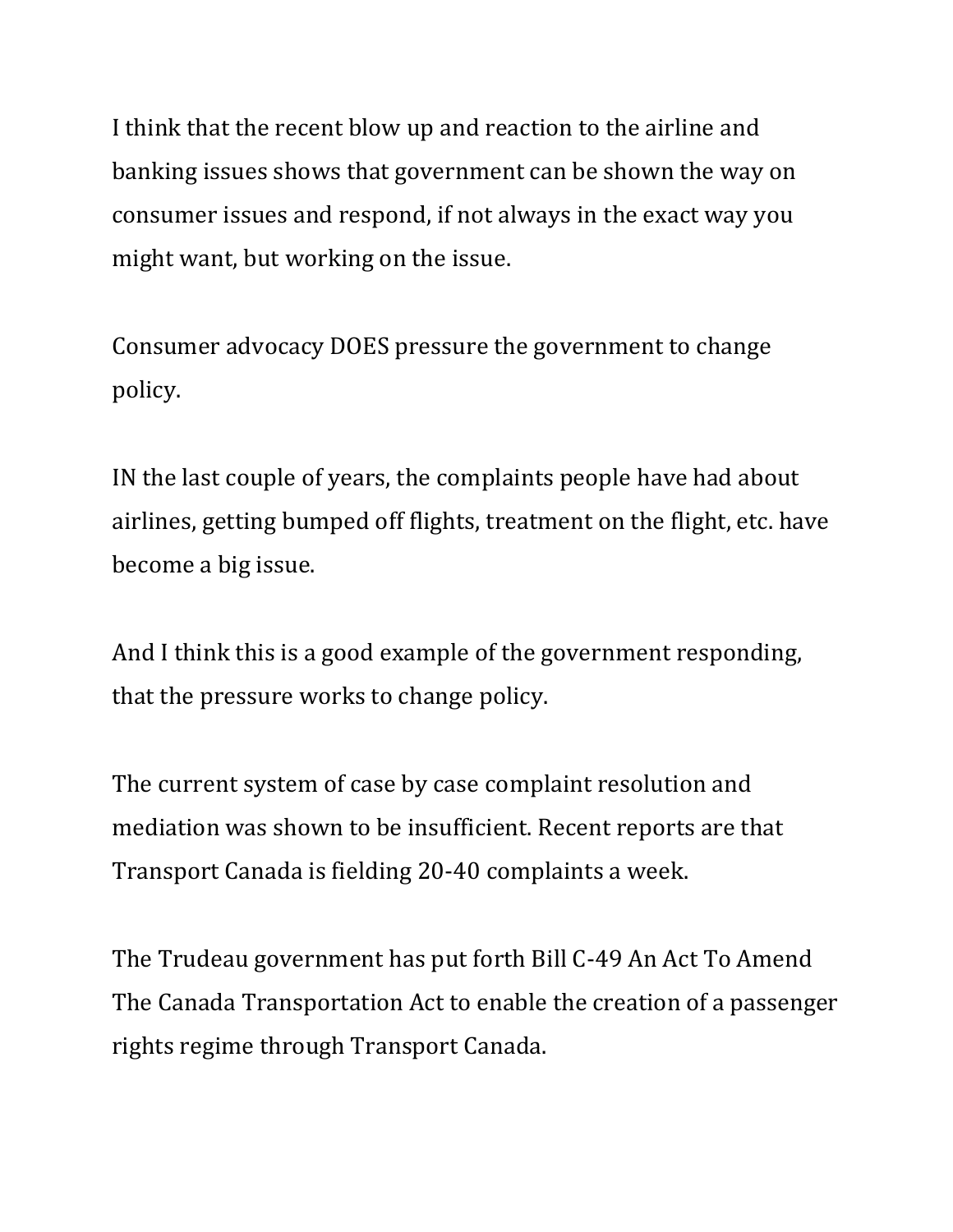The debate on the bill continues, I urge all interested to get involved at the committee hearings and talk to the Senators when it makes it to the Chamber to ensure that the end result is what we need.

Another issue that gained attention recently was the pressure sales practices in Canadian Banks.

There was widespread attention brought to this issue after reports from CBC's go public and parliament reacted, the House of Commons finance committee has held hearings on it.

While we still need to have concrete solutions to the problem, the fact that the committee responded to the outcry once again shows that the government can be pressured to respond to consumer rights issues when pressure is applied.

While these two examples show the progress that can be made, they show one of the big problems; governments react to widespread outrage but how do we get them to respond to problems that the media has not jumped on.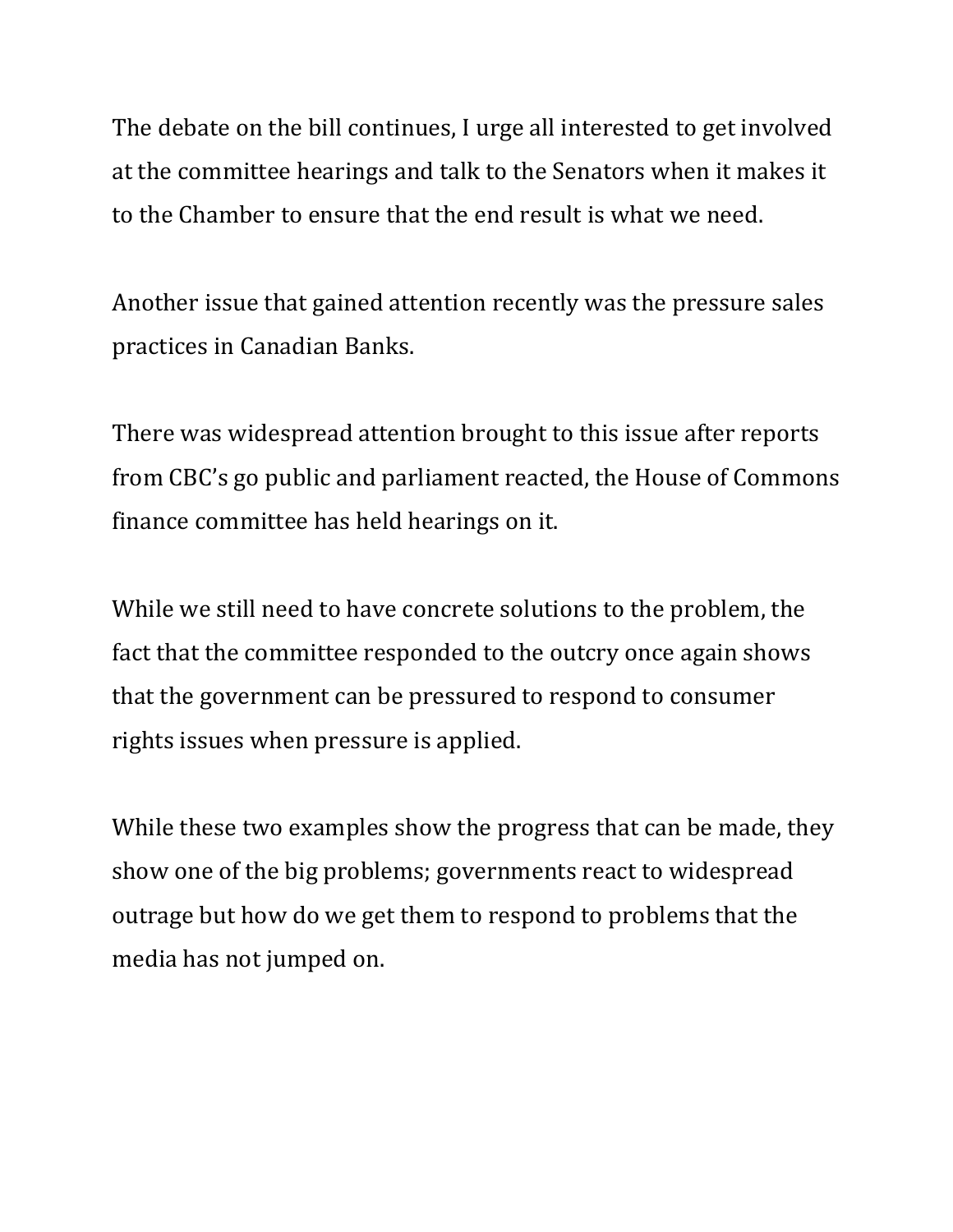This is why I am talking to you today about how parliament and consumer advocates can and need to work together.

We need to develop a system of funding and we need to open lines of communications.

We need to be able to identify and address issues that affect all Canadians, not just the ones that have gotten the attention of the media.

We need to develop consumer advocacy so that government can be proactive, not reactive.

And so that the government has reliable, arm's length consumer groups to consult, to provide a counter to the ministry advisors and industry interest groups.

One the reasons I wanted the opportunity to speak with you today is to talk about how we can work together.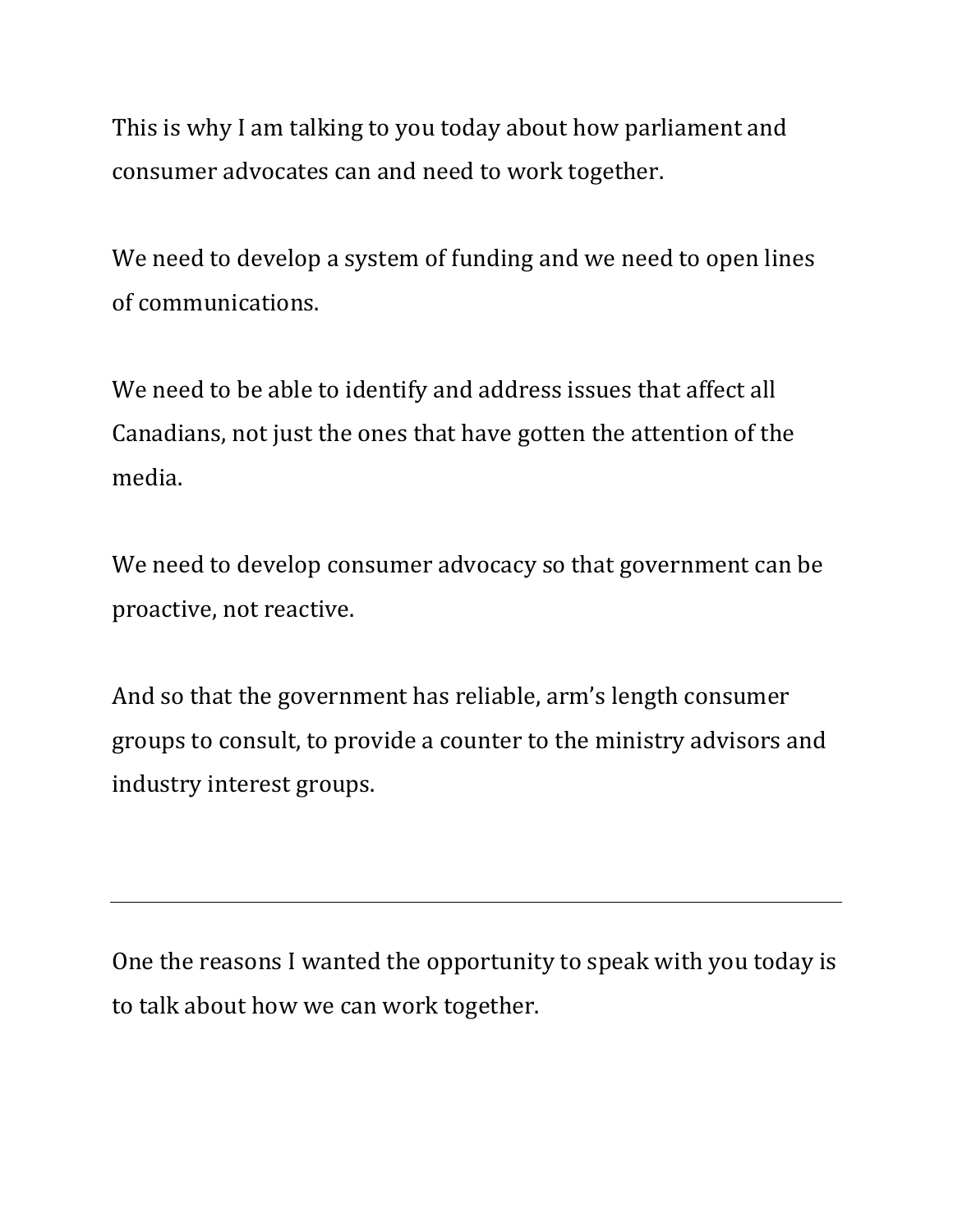As we return to the Seante Chamber this week, there will be 43 independent / non-affiliated senators. In the coming months there will be more appointed as independents. Bring the cause to them. They are not bound by party platform.

Even the Senators within political causes have more independence then ever before.

This is a unique opportunity to bring consumer issues to parliament.

Senators can propose legislation, table motions, get committee studies, and speak on the issues in the chamber. Even if it doesn't result in a policy win, it is a good way to get the message out and get heard.

Talk to Senators about upcoming committee meetings on legislation that concerns you; call the committee clerks to get on witness lists.

Let the Senate work with you for Canadian consumers.

Call us, talk to us, meet with us.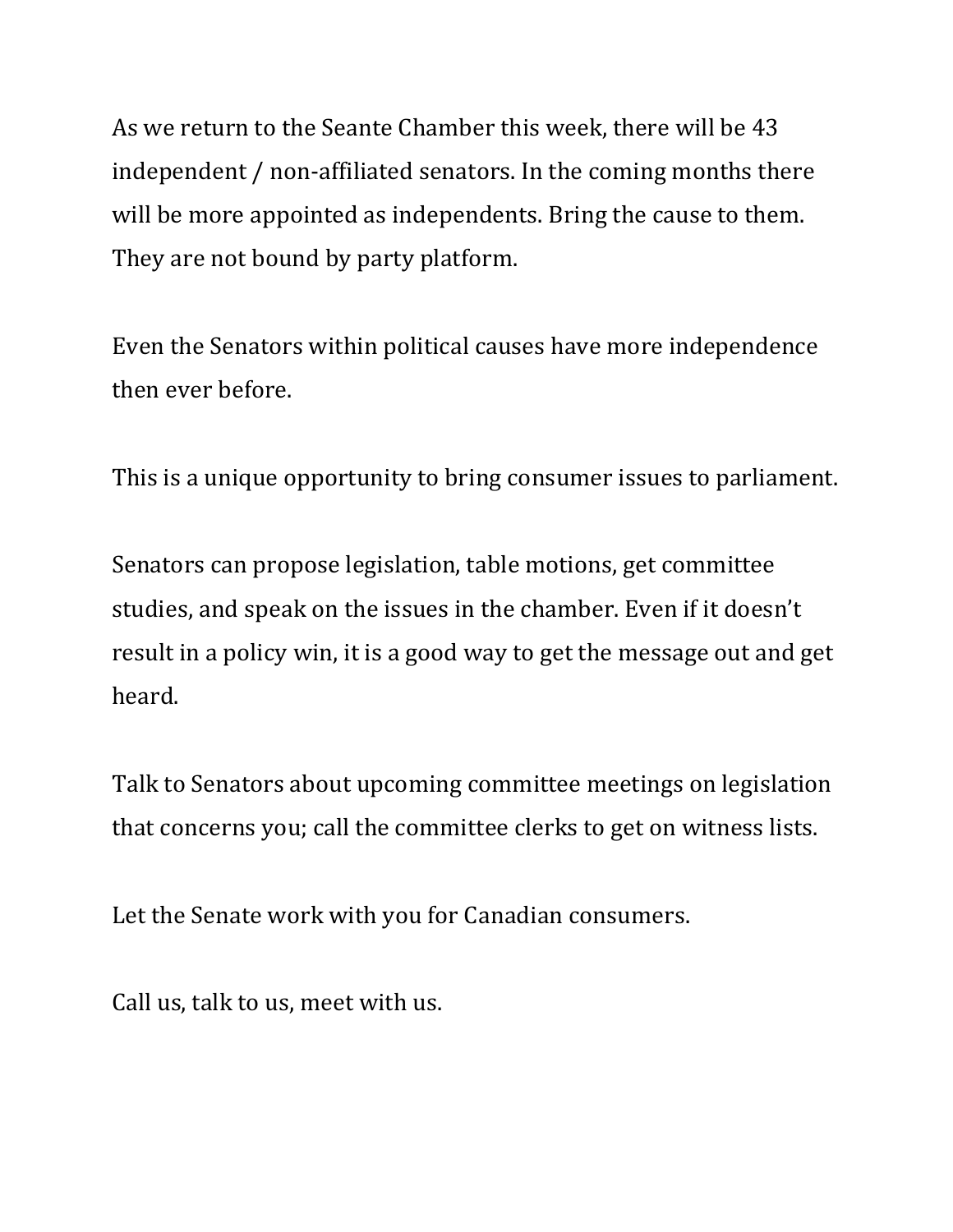As I noted before, I have proposed legislation to limit consumer interest rates, while this legislation has not passed yet, it has provided a platform for the issue to get media attention, provided an opportunity for anti-poverty and consumer interest groups to address government.

I have proposed a motion to review the operations of the Financial Consumer Agency of Canada, the Ombudsman for Banking Services and Investment, and ADR Chambers Banking Ombuds Office .

The current complaints system for the financial sectors needs to be reviewed. The groups that adjudicate complaints are funded by those that they are supposed to be watching. This is not conducive to arm's length objectivity.

As a member of the banking committee since 2006 I have consistently called for a comprehensive review and revision of financial consumer protections in Canada, it's about time.

This motion would provide an opportunity for advocates to speak on behalf of Canadian consumers regarding how the financial sector polices itself. I have great concerns about it, I'm sure you do as well.